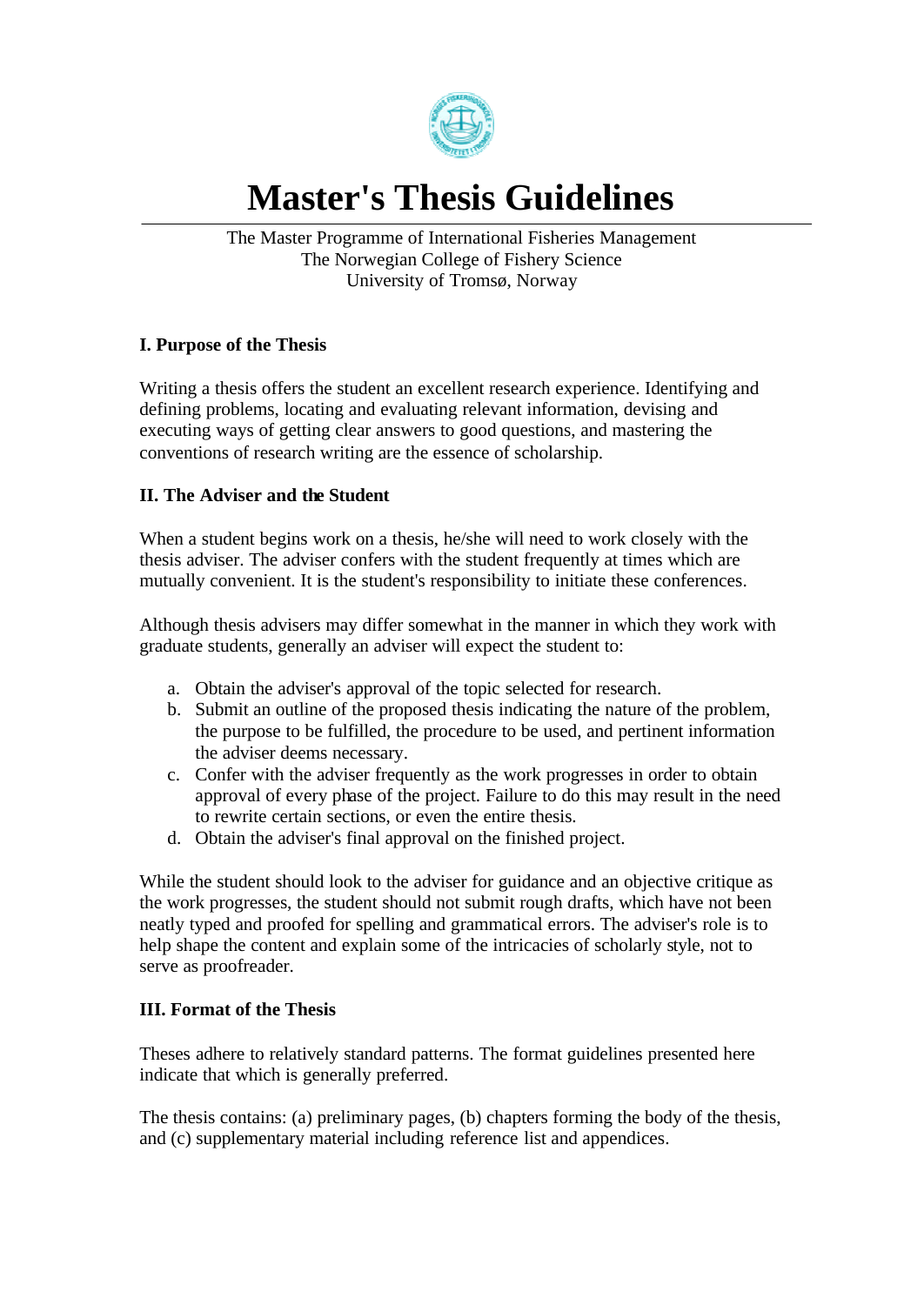#### *Preliminary Pages*

Preliminary pages include a title page, acknowledgments (optional), a table of contents and a list of tables and charts (optional). A foreword may also be included if deemed helpful.

The acknowledgments section is used to recognise those who helped with the thesis project. The table of contents includes chapter headings and subheadings together with the page numbers on which these can be found.

If a list of tables and charts is presented, it should give the name and number of each chart or table and the page where it can be found.

#### *Body of the Thesis*

The body of the thesis consists of an abstract, an introductory chapter, a chapter on related literature, methods and procedures, a results chapter, and a chapter containing discussion and conclusions. In addition, a summary chapter may be helpful. A thesis may vary from this pattern when considered desirable by the student's thesis adviser. Each chapter begins on a new page.

The abstract is simply a presentation of the problem focused and the most important findings. No references should be given in this section. The abstract should contain a statement of the problem, an explanation of the methods and procedures employed, and a summary of the findings and conclusions. The abstract should not exceed 500 words and be one paragraph only. Normally the abstract is the last to be written in the thesis work.

In the introductory chapter the problem is stated either in the form of a question or a hypothesis. Each term in the problem statement and others essential to understand the topic should be defined. Some lines on the limitations of the study should also be presented in this chapter.

The method or procedures chapter explains in detail the methods used to investigate the problem. Instruments used in the investigation must be described and samples, questionnaires, etc must be provided in the appendices.

The chapter on results should contain the facts obtained from the application of procedures stated in the previous chapter. This chapter should also contain tables and charts, placed as near accompanying text as possible. This chapter should only contain results of the student's research, leaving all discussion of implications to the next chapter.

The discussion chapter should cover implications of the findings and any conclusions, which can be drawn. The student may generalise beyond the findings in the previous chapter, but this speculation must be clearly labelled as such.

While some departments may specify that the abstract serve as a summary, a somewhat longer chapter summarising the entire paper is frequently helpful.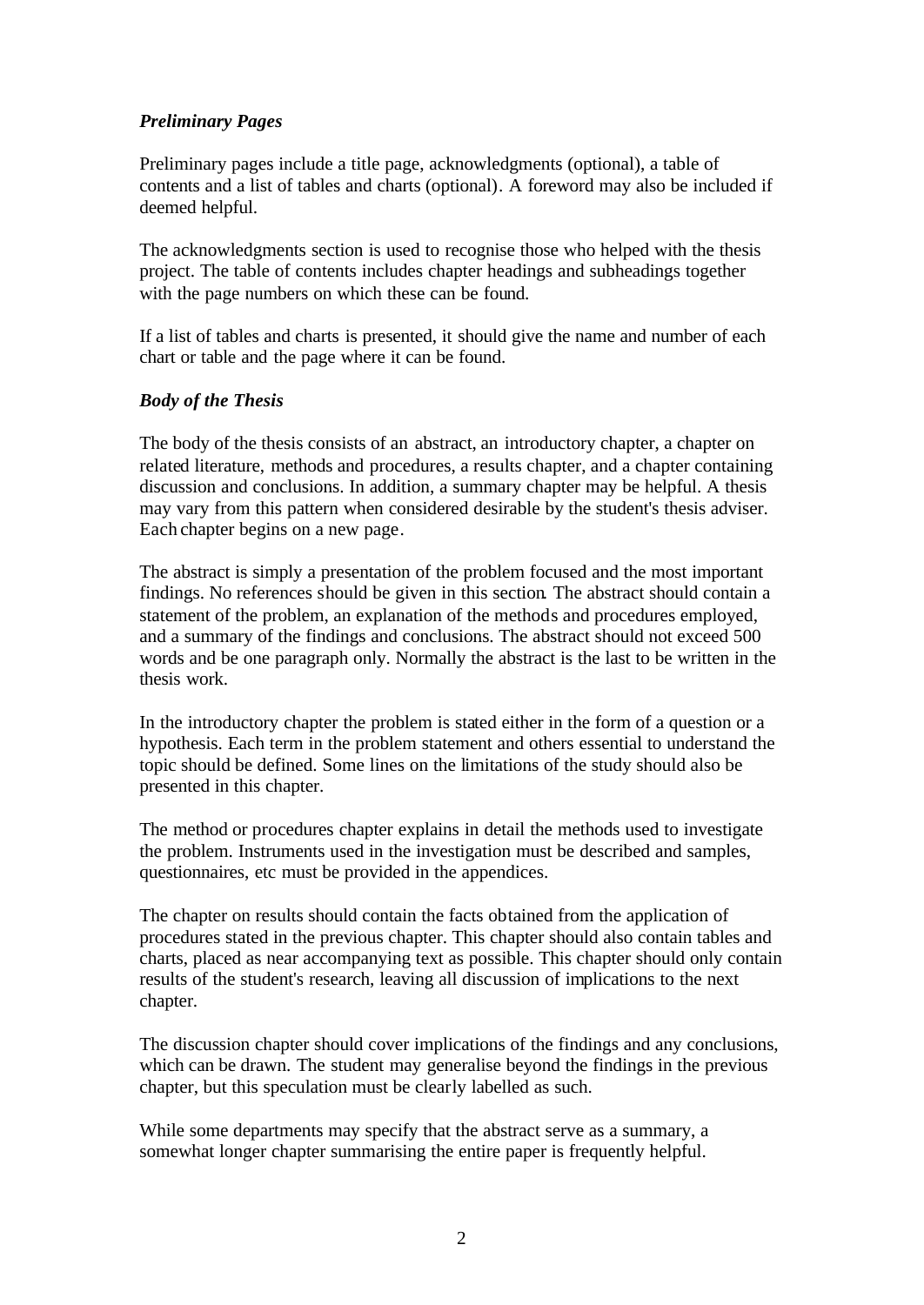This description of the body of a thesis does not attempt to be full and comprehensive. The adviser can help the student develop each part of the thesis fully, carefully, and appropriately in terms of the problem being investigated and the procedures being employed.

## *Supplementary Material*

The final section of the thesis contains a complete reference list. Sources which are not cited should not be placed in this list, but when particular sources have been used, this shall be clearly stated in the text. The reference list should be carefully prepared in a format approved by the supervisor.

Appendices follow the reference list and contain examples of cover letters, test instruments, survey forms, interview schedules, computer programs, etc. Appendices are usually identified by capital letters. Each appendix should have a separate title sheet with the appropriate letter, and the title of the appendix.

Material in appendices need not be retyped in the style of the thesis, but may be photocopied onto the thesis grade paper, provided it produces a clean copy. The title pages for each appendix should have page numbers and each page of material in the appendices should be counted in the page numbering, however it is not necessary to place thesis page numbers on this material (some of which may have their own page numbers).

## **IV. Technical Requirements for Theses**

## *Style of Writing*

A thesis is written in impersonal report language using the third person. The student is referred to as the researcher or writer, but not the author (this is reserved for those who have published books). Academic standards of English usage, spelling, sentence structure, punctuation, and capitalisation are expected. The adviser will help with issues not addressed in these guidelines.

# *Margins and Spacing*

With the exception of footnotes, lengthy quotations, and the reference list, the entire paper should be spaced 1.5 lines. The paper can be printed on both sides as long as the margins allow it. The student should confer with the thesis adviser on this matter.

# *Typing/Printing*

Acceptable print quality may be obtained from laser printers, and some ink jet printers.

# *Fonts/Typefaces*

Modern word processing has made available a variety of fonts (typefaces and sizes). For the thesis, students should choose a simple, serif font in 12 point type and at 10 pitch (10 characters per inch) for monospaced type. Serifs are small marks attached to